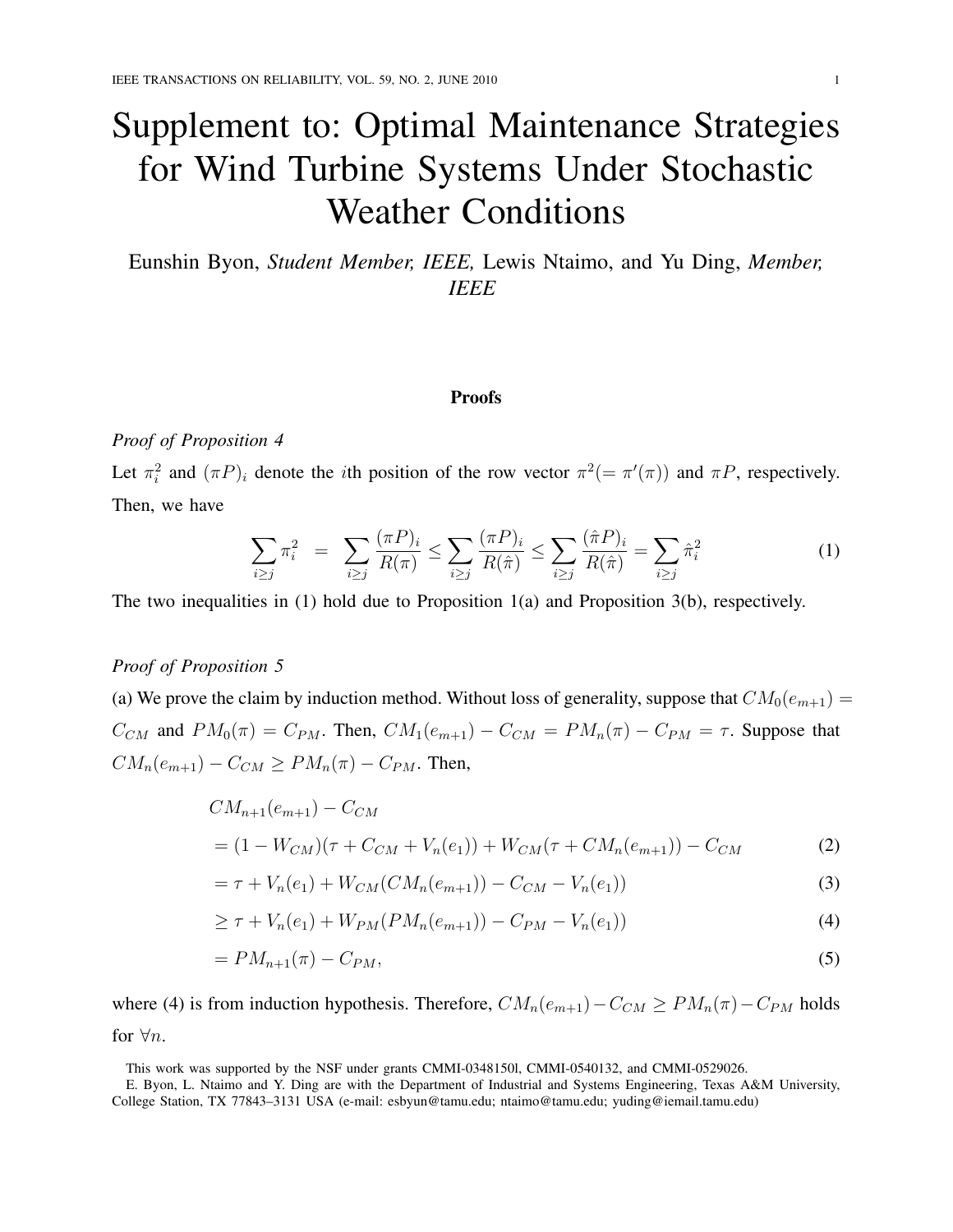(b)

$$
CM_n(e_{m+1}) = (1 - W_{CM})(\tau + C_{CM} + V_{n-1}(e_1)) + W_{CM}(\tau + CM_{n-1}(e_{m+1})),
$$
 (6)

$$
= \tau + C_{CM} + V_{n-1}(e_1) + W_{CM}(CM_{n-1}(e_{m+1}) - C_{CM} - V_{n-1}(e_1)) \tag{7}
$$

$$
\geq \tau + C_{PM} + V_{n-1}(e_1) + W_{PM}(PM_{n-1}(\tilde{\pi}) - C_{PM} - V_{n-1}(e_1)) \tag{8}
$$

$$
= PM_n(\pi). \tag{9}
$$

Inequality in (8) is due to the result of Proposition 5(a) and the fact that  $C_{CM} \ge C_{PM}$  and  $W_{CM} \geq W_{PM}$ . Also, note that  $PM_n(\tilde{\pi}) = PM_n(\pi)$ . Consequently,  $CM_n(e_{m+1}) \geq PM_n(\pi)$  for all n. П

#### *Proof of Lemma 1*

By induction, we can show that  $V_n(\pi)$  is non-decreasing in  $\prec_{st}$  when P is IFR. Suppose that  $n \geq T + 1$  because one cannot carry out corrective maintenance when the system fails and the number of remaining periods is less than, or equal to, the lead time. Without loss of generality, we suppose that  $V_{T+1}(\pi) = 0$ ,  $\forall \pi$ . Then,  $NA_{T+2}(\pi) = (\tau T + CM_1(e_{m+1}))(1 - R(\pi))$  is non-decreasing in  $\prec_{st}$  from Proposition 3(a), and  $PM_{T+2}(\pi)$  is constant in  $\pi$ .  $OB_{T+2}(\pi)$  =  $C_{OB} + \sum_{i=1}^{m} min\{NA_{T+2}(e_i), PM_{T+2}(e_i)\}\pi_i$ . Since  $e_i \prec_{st} e_j$  for  $i \leq j$  and  $NA_{T+2}(e_i)$  is nondecreasing in i,  $OB_{T+2}(\pi)$  is also non-decreasing in  $\prec_{st}$  due to Proposition 2. Therefore,  $V_{T+2}(\pi)$  is non-decreasing in  $\prec_{st}$ . Suppose that  $V_n(\pi)$  is non-decreasing in  $\prec_{st}$  for  $\forall n \geq T+1$ . Then, for  $\pi \prec \hat{\pi}$ ,

$$
NA_{n+1}(\pi) = (\tau T + CM_{n-T}(e_{m+1}))(1 - R(\pi)) + V_n(\pi^2)R(\pi)
$$
\n(10)

$$
\leq (\tau T + CM_{n-T}(e_{m+1}))(1 - R(\pi)) + V_n(\hat{\pi}^2)R(\pi) \tag{11}
$$

$$
= (\tau T + CM_{n-T}(e_{m+1})) - (\tau T + CM_{n-T}(e_{m+1}) - V_n(\hat{\pi}^2))R(\pi)
$$
 (12)

$$
\leq (\tau T + CM_{n-T}(e_{m+1})) - (\tau T + CM_{n-T}(e_{m+1})) - V_n(\hat{\pi}^2))R(\hat{\pi}) \tag{13}
$$

$$
= (\tau T + CM_{n-T}(e_{m+1}))(1 - R(\hat{\pi})) + V_n(\hat{\pi}^2)R(\hat{\pi})) = NA_{n+1}(\hat{\pi})
$$
 (14)

(11) follows from the induction assumption and Proposition 4. (13) follows from Proposition 3(a) and the fact that  $\tau T + CM_{n-T}(e_{m+1}) \ge V_n(\pi), \forall \pi$  (Note that  $\tau T + CM_{n-T}(e_{m+1})$  is the corrective maintenance costs *plus* revenue losses during the lead time when the system fails,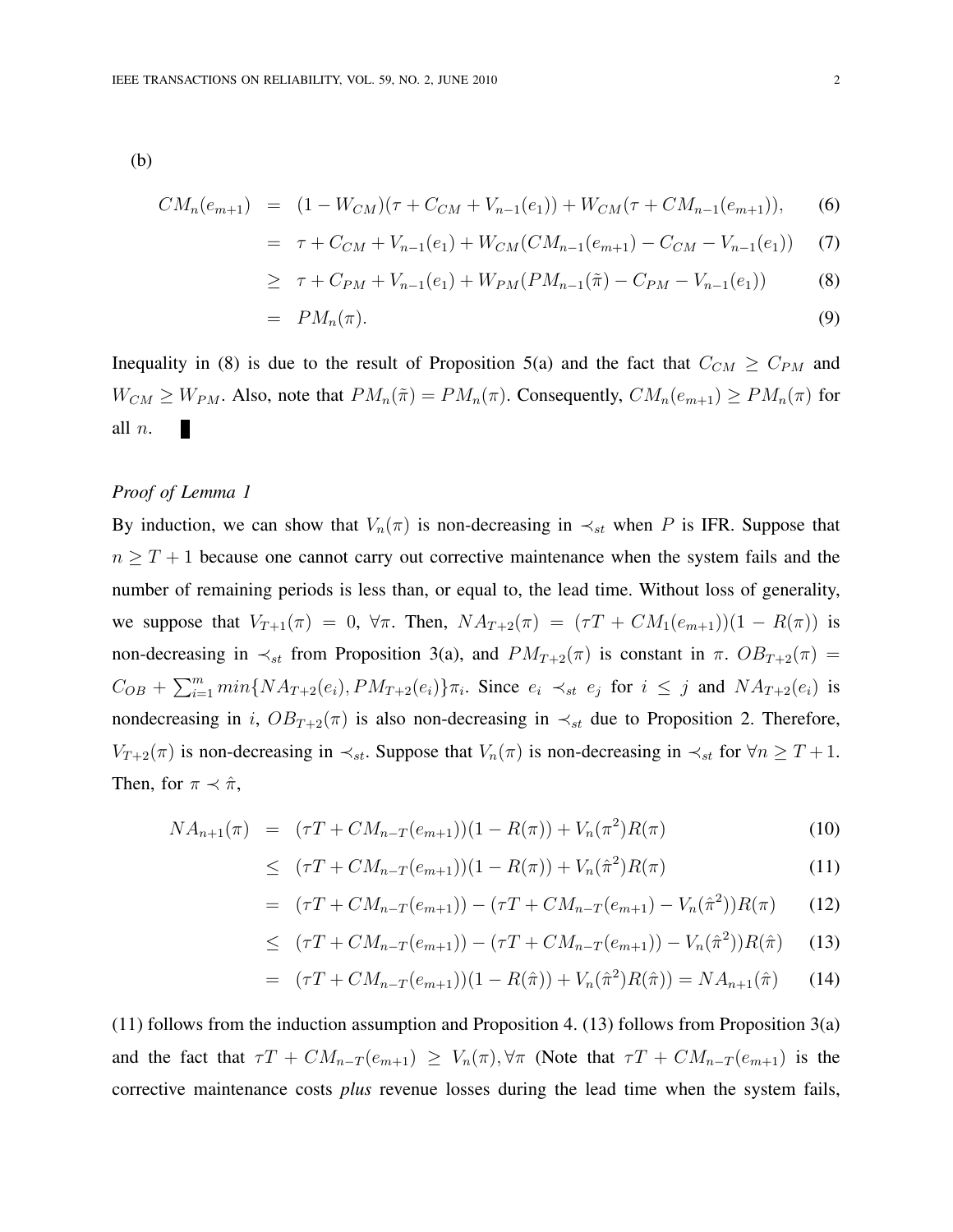so it is always greater than the optimal value function for any operating state. Also, this can be easily proved mathematically by induction). It is obvious that  $OB_{n+1}(\pi) = C_{OB} +$  $\sum_i min\{NA_{n+1}(e_i), PM_{n+1}(e_i)\}\pi_i$  is also non-decreasing in  $\prec_{st}$  with the similar reason explained above. Consequently,  $V_{n+1}(\pi)$  is nondecreasing in  $\prec_{st}$ ,  $\forall n \geq T+1$ .

Since  $b(\pi)$  can be obtained by taking limits of  $V_n(\pi)$ ,  $b(\pi)$  is nondecreasing in  $\prec_{st}$ , which concludes the claim.

## *Proof of Lemma 2:*

$$
b_{NA}(\pi) - b_{PM}(\pi) = C'_{CM}(1 - R(\pi)) + b(\pi^2)R(\pi) - g - C'_{PM}
$$
\n(15)

$$
= (C'_{CM} - C'_{PM})(1 - R(\pi)) - g + (b(\pi^2) - C'_{PM})R(\pi)
$$
 (16)

Note that  $b(\pi^2) \le C'_{PM}$ . Consequently, if  $(C'_{CM} - C'_{PM})(1 - R(\pi)) - g \le 0$  (or equivalently,  $R(\pi) \geq 1 - \frac{g}{C'}$  $\frac{g}{C_{CM}'-C'_{PM}}$ ),  $NA$  is preferred to  $PM$ .

Next, Consider the case that  $(C'_{CM} - C'_{PM})(1 - R(\pi)) - g > 0$ . Let us assume that  $\delta^*(\pi) = NA$ . Then,

$$
b(\pi^2) - b(\pi) = b(\pi^2) - (C'_{CM}(1 - R(\pi)) + b(\pi^2)R(\pi) - g)
$$
\n(17)

$$
= (b(\pi^2) - C'_{PM})(1 - R(\pi)) - (C'_{CM} - C'_{PM})(1 - R(\pi)) + g \qquad (18)
$$

(17) holds from the assumption  $\delta^*(\pi) = NA$  and thus,  $b(\pi) = C'_{CM}(1 - R(\pi)) + b(\pi^2)R(\pi) - g$ . Note that in (18),  $b(\pi^2) \le C'_{PM}$ . Therefore, when  $(C'_{CM} - C'_{PM})(1 - R(\pi)) - g > 0$ ,  $b(\pi^2) \le C'_{PM}$ .  $b(\pi)$  with the assumption of  $\delta^*(\pi) = NA$ . But, this result contradicts that  $b(\pi^2) \geq b(\pi)$  for  $\pi \prec_{st} \pi'(\pi)$  from Lemma 1. Therefore, when  $(C'_{CM} - C'_{PM})(1 - R(\pi)) - g > 0$ , or equivalently,  $R(\pi) < 1 - \frac{g}{C'}$  $\frac{g}{C_{CM} - C_{PM}'}$ , NA cannot be optimal. ×

*Proof of Theorem 1:* The first part is straightforward from Lemma 2 and the above discussions. Regarding the second part, NA cannot be optimal at  $\hat{\pi}$  from the fact that  $R(\hat{\pi}) \leq R(\pi)$  for  $\pi \prec_{st} \hat{\pi}$ . Also, since  $b(e_i)$  is non-decreasing in i,  $\sum_i b(e_i)\pi_i$  is also non-decreasing in  $\prec_{st}$ ordering from Proposition 2, and so is  $b_{OB}(\pi)$ . This leads to  $b_{OB}(\hat{\pi}) \geq b_{OB}(\pi)$ . But,  $b_{PM}(\pi)$  is constant. Thus, when  $\delta^*(\pi) = PM$ , OB cannot be optimal at  $\hat{\pi}$  as well, which concludes the second part of the Theorem.П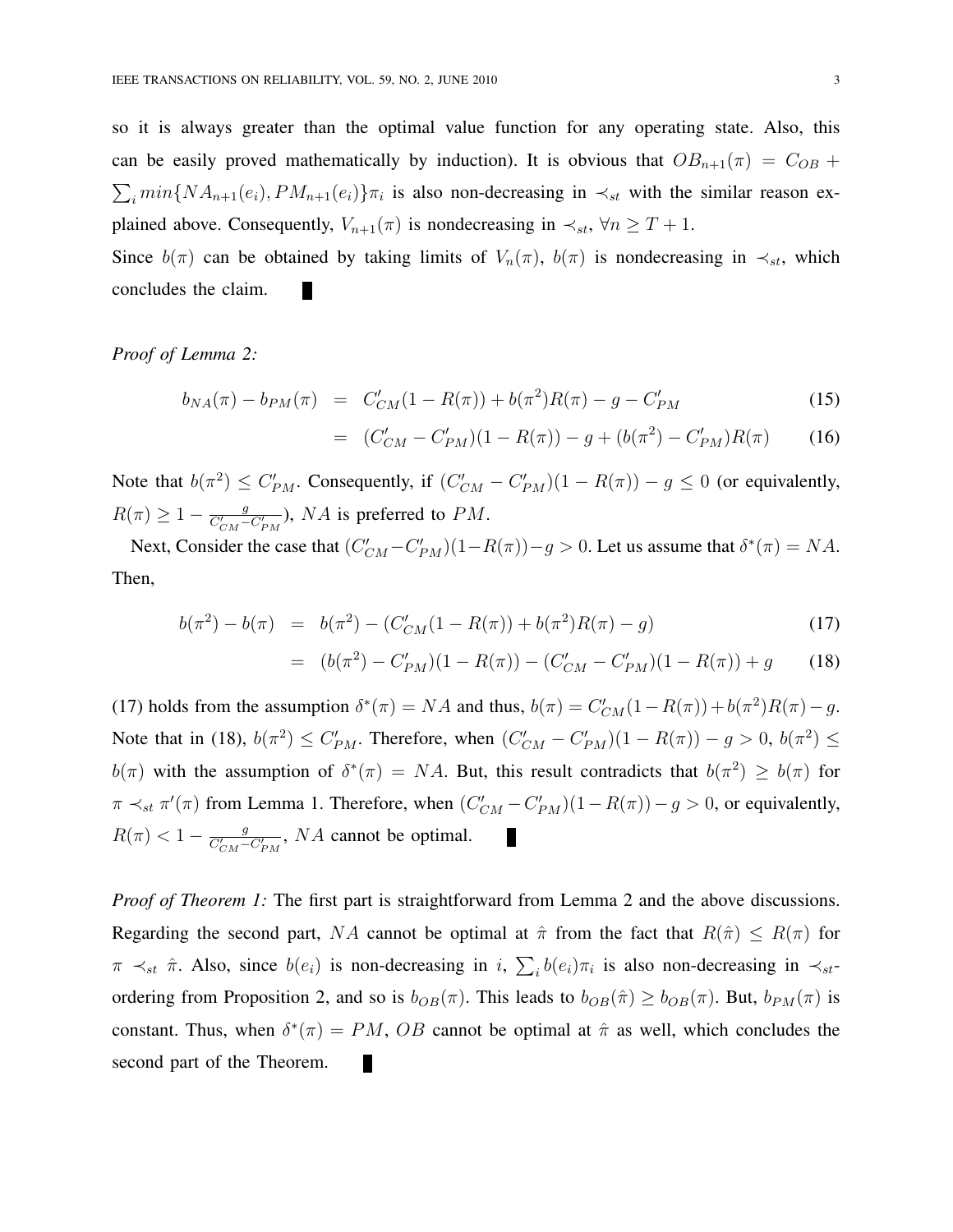# *Proof of Corollary 1*

It follows directly from Lemma 2 and the fact that OB is preferred to PM when  $C'_{PM} \geq$  $C_{OB} + \sum b(e_i)\pi_i.$ ×

# *Proof of Lemma 3:*

We use similar technique used in Lemma 2.

$$
b_{NA}(\pi) - b_{OB}(\pi) \tag{19}
$$

$$
= C'_{CM}(1 - R(\pi)) + b(\pi^2)R(\pi) - g - C_{OB} - \sum b(e_i)\pi_i
$$
\n(20)

$$
= (C'_{CM} - C_{OB} - \sum b(e_i)\pi_i)(1 - R(\pi)) - g + R(\pi)(b(\pi^2) - C_{OB} - \sum b(e_i)\pi_i)
$$
 (21)

$$
= (C'_{CM} - C_{OB} - \sum b(e_i)\pi_i)(1 - R(\pi)) - g + R(\pi)\sum b(e_i)(\pi_i^2 - \pi_i)
$$
  
+  $R(\pi)(b(\pi^2) - C_{OB} - \sum b(e_i)\pi_i^2),$  (22)

Note that  $b(\pi^2) \leq C_{OB} + \sum b(e_i)\pi_i^2$ . Therefore, if  $(C'_{CM} - C_{OB} - \sum b(e_i)\pi_i)(1 - R(\pi)) - g +$  $R(\pi) \sum b(e_i)(\pi_i^2 - \pi_i) \le 0$ ,  $b_{NA}(\pi) \le b_{OB}(\pi)$ . Re-arranging the condition yields

$$
(C'_{CM} - C_{OB} - \sum b(e_i)\pi_i)(1 - R(\pi)) - g + R(\pi)\sum b(e_i)(\pi_i^2 - \pi_i) < 0 \tag{23}
$$

$$
\Leftrightarrow R(\pi) \ge \frac{C'_{CM} - C_{OB} - \sum b(e_i)\pi_i - g}{C'_{CM} - C_{OB} - \sum b(e_i)\pi_i^2}
$$
\n(24)

П

The last inequality (24) comes from  $b(e_i) \leq C'_{PM}$  for all  $i = 1, \dots, m$  and from  $C_{OB} + C'_{PM} \leq$  $C'_{CM}$  (Note that  $C_{OB} + C_{PM} \le C_{CM}$  by assumption). ×

# *Proof of Corollary 2*

It follows directly from Lemma 2 and Lemma 3.

*Proof of Lemma 4:*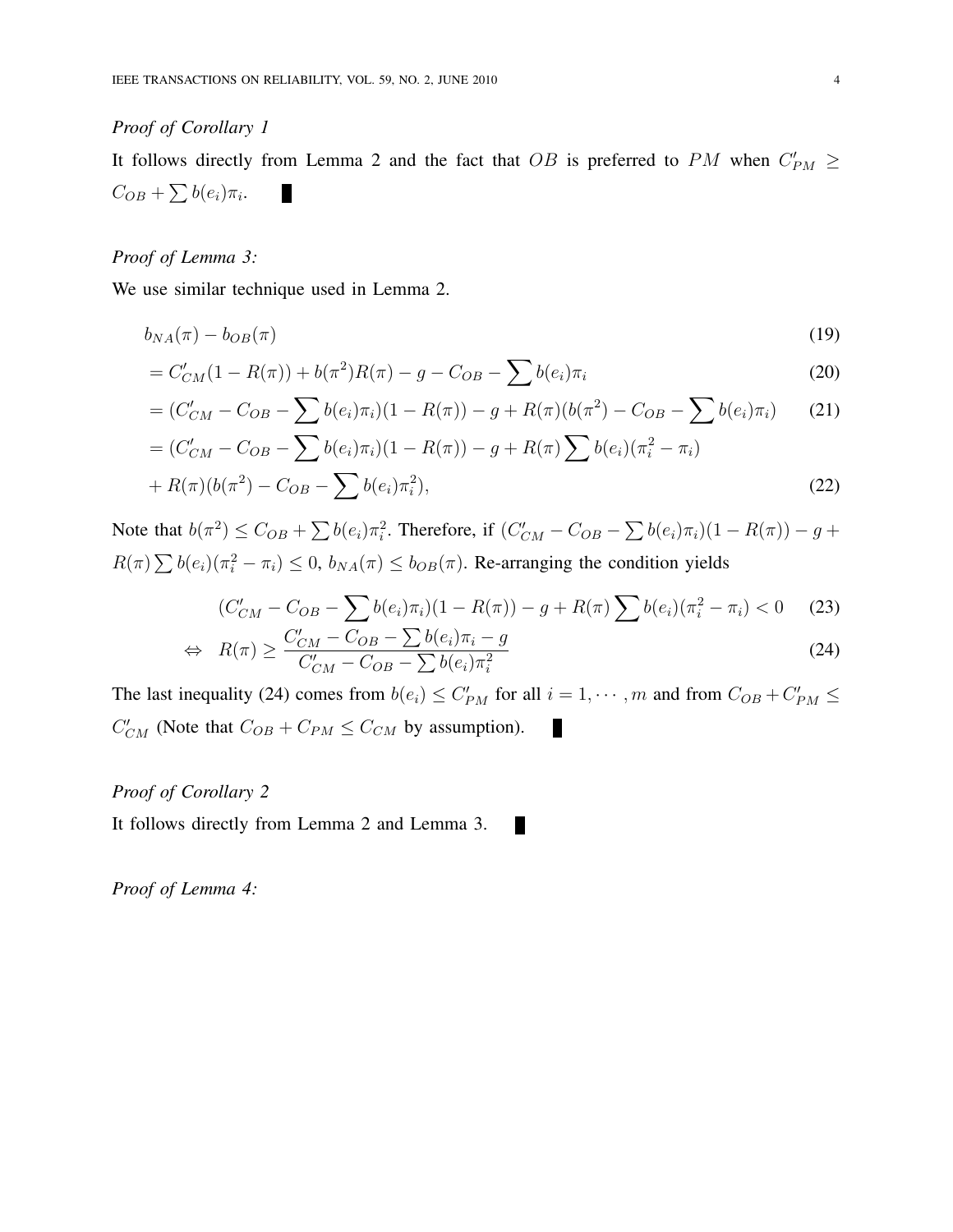We will use contradiction. Assume that  $\delta^*(\pi) = NA$ . Then,

$$
b(\pi^2) - b(\pi) - \sum b(e_i)(\pi_i^2 - \pi_i)
$$
 (25)

$$
= b(\pi^2) - C'_{CM}(1 - R(\pi)) - b(\pi^2)R(\pi) + g - \sum b(e_i)(\pi_i^2 - \pi_i)
$$
 (26)

$$
= (b(\pi^2) - C'_{CM})(1 - R(\pi)) + g - \sum b(e_i)(\pi_i^2 - \pi_i)
$$
\n(27)

$$
= (b(\pi^2) - C_{OB} - \sum b(e_i)\pi_i^2)(1 - R(\pi)) + (C_{OB} + \sum b(e_i)\pi_i - C'_{CM})(1 - R(\pi)) + g - R(\pi) \sum b(e_i)(\pi_i^2 - \pi_i)
$$
(28)

Note that  $b(\pi^2) - C_{OB} - \sum b(e_i)\pi_i^2 \le 0$ . Also, by the condition of the claim, the remaining term is also negative. Therefore, we get  $b(\pi^2) - b(\pi) - \sum b(e_i)(\pi_i^2 - \pi_i) < 0$  under the assumption of  $\delta^*(\pi) = NA$ . However,

$$
b(\pi^2) - b(\pi) - \sum b(e_i)(\pi_i^2 - \pi_i)
$$
 (29)

$$
= b_{OB}(\pi^2) - b(\pi) - b_{OB}(\pi^2) + b_{OB}(\pi) \quad \text{(from } \delta^*(\pi^2) = OB\text{)},\tag{30}
$$

$$
= -b(\pi) + b_{OB}(\pi) \ge 0,
$$
\n(31)

which contradicts the assumption. As a result,  $\delta^*(\pi)$  cannot be NA. Also note that  $b_{OB}(\pi) \leq$  $b_{OB}(\pi^2) \leq b_{PM}(\pi^2) = b_{PM}(\pi)$ . Therefore, PM cannot be also optimal, which concludes  $\delta^*(\pi) = OB.$ 

# *Proof of Corollary 3:*

(a) Applying Proposition 4 repeatedly to both sides of this inequality yields the result.

(b) Since the states along any sample path is in  $\prec_{st}$ -increasing order, the result follows directly from Lemma 1.

(c) Note that  $R(\pi^k)$  is non-increasing in k by proposition 3(a). Then, the result follows from Lemma 2.

(d) For  $k \ge k(1/\pi)$ , NA cannot be the optimal action from Lemma 2. Also, for  $k \ge k(2/\pi)$ , PM is preferable to OB since  $C_{OB} + \sum b(e_i)\pi_i^k$  is nondecreasing in k in a  $\prec_{st}$ -increasing sample path and  $C'_{PM}$  is constant. Hence for  $k \geq k^*$ , either NA or OB cannot be optimal. For  $k1 \leq k \leq k^*$ , OB is optimal, whereas  $k2 \leq k \leq k^*$ , NA is optimal. For  $k < min\{k1, k2\}$ , OB or NA is optimal. п

*Proof of Lemma 5:* We apply the similar induction technique used in [11]. Suppose that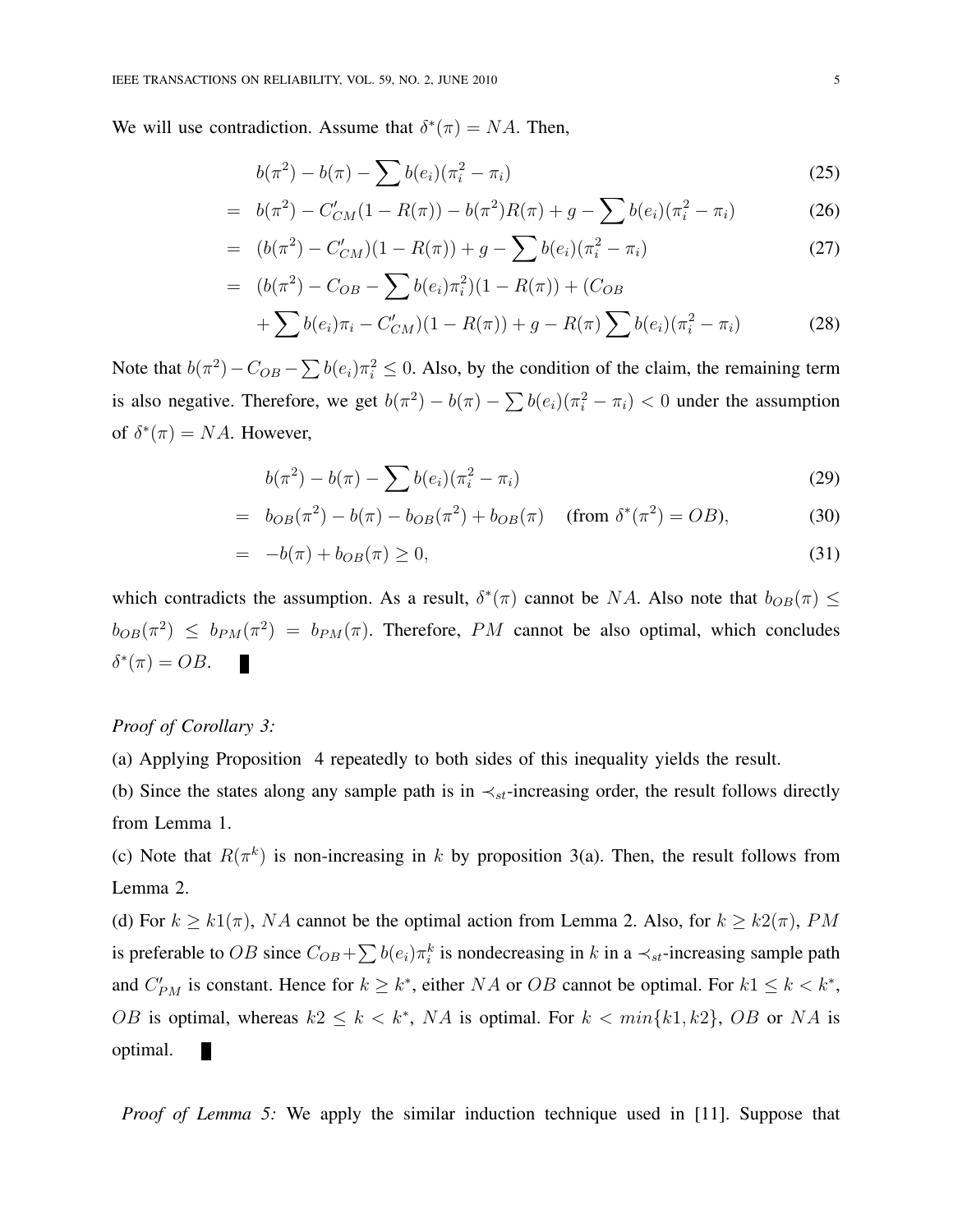$CM_0(e_{m+1}) = C_{CM}$ . Also, suppose that  $V_0(\pi) = 0$  for  $\forall \pi$  for an operating system.  $NA_1(\pi) =$  $C_{CM}(1 - R(\pi))$  is linear in  $\pi$ .  $OB_n(\pi)$  is hyperplane of  $\pi$  and  $PM_n(\pi)$  is constant in  $\pi$ for  $\forall n$ . Therefore,  $V_1(\pi)$  is piecewise linear concave because minimum of linear functions is piecewise linear concave. Now, suppose that  $V_n(\pi)$  is piecewise linear concave such that  $V_n(\pi) = min\{\pi \cdot a_n^T; a_n \in A_n\}$  where  $a_n$  is a  $1 \times (m+1)$  dimensional column vector. We only need to examine  $NA_{n+1}(\pi)$  to show the piecewise linear concavity of  $V_{n+1}(\pi)$ . The first term of  $NA_{n+1}(\pi)$ , (that is,  $(\tau T + CM_{n-T-1}(e_m + 1))(1 - R(\pi))$ ) is linear in  $\pi$ . The second term of  $NA_{n+1}(\pi)$  is,

$$
R(\pi)V_n(\pi^2) = R(\pi)\min\{\pi^2 \cdot a_n^T; a_n \in A_n\}
$$
\n(32)

$$
= R(\pi)min\left\{ \left[ \frac{(\pi P)_1}{R(\pi)}, \frac{(\pi P)_2}{R(\pi)}, \cdots, \frac{(\pi P)_m}{R(\pi)}, 0 \right] \cdot a_n^T; a_n \in A_n \right\} \tag{33}
$$

$$
= \min\{ [(\pi P)_1, (\pi P)_2, \cdots, (\pi P)_m, 0] \cdot a_n^T; a_n \in A_n \}
$$
(34)

$$
= \min\{\pi \cdot a_{n+1}^T; a_{n+1} \in A_{n+1}\}\tag{35}
$$

Since  $R(\pi)V_n(\pi^2)$  is the minimum of hyperplanes, it is piecewise linear concave, which makes  $NA_{n+1}(\pi)$  is also piecewise linear concave. Consequently,  $V_{n+1}(\pi)$  is piecewise linear concave. And the claim holds for  $\forall n$  by induction. П

*Proof of Theorem 2:* Consider the two states  $\pi(\lambda_1)$  and  $\pi(\lambda_2)$  between  $\pi$  and  $\hat{\pi}$  ( $\pi \prec_{st} \hat{\pi}$ ) where  $\pi(\lambda_j) = \lambda_j \pi + (1 - \lambda_j)\hat{\pi}$ , for  $j = 1, 2$  and  $0 \le \lambda_1 \le \lambda_2 \le 1$ . Then, from  $\sum_{i \ge j} \pi_i \prec_{st} \lambda_1 \sum_{i \ge j} \pi_i +$  $(1 - \lambda_1) \sum_{i \geq j} \hat{\pi}_i \prec_{st} \sum_{i \geq j} \hat{\pi}_i$ , we have  $\pi \prec_{st} \pi(\lambda_1) \prec_{st} \hat{\pi}$ . In a similar way, we can easily show that  $\pi(\lambda_1) \prec_{st} \pi(\lambda_2) \prec_{st} \hat{\pi}$ . Therefore,  $\pi(\lambda)$  is in  $\prec_{st}$ -increasing in  $\lambda$ , which implies that  $b_{NA}(\pi(\lambda))$  and  $b_{OB}(\pi(\lambda))$  is non-decreasing in  $\lambda$ . But,  $b_{PM}(\pi(\lambda))$  is constant. Hence, there exists a control limit  $\lambda^*$  such that for any  $\lambda > \lambda^*$ , PM is optimal. The value of  $\lambda^*$  is straightforward from Theorem 1. Next, let us consider  $0 \leq \lambda \leq \lambda^*$ . For this region, we already know that PM cannot be optimal from Theorem 1. In Lemma 5, we show that  $NA_n(\pi)$  is piecewise linear concave. Thus  $b_{NA}(\pi)$  is also piecewise linear concave, but  $b_{OB}(\pi)$  is hyperplane. Thus,  $\{\pi; b_{NA}(\pi) \ge b_{OB}(\pi)\}\$  is a convex set and thus,  $\{\lambda; b_{NA}(\pi(\lambda)) \ge b_{OB}(\pi(\lambda)), 0 \le \lambda \le \lambda^*\}\$ is also a convex set. This concludes the AM4R structure. П

## *Proof of Corollary 4:*

When  $\lambda_{NA\leq PM}$  <  $\lambda_{OB\leq PM}$ , The second NA region of AM4R structure vanishes. So the